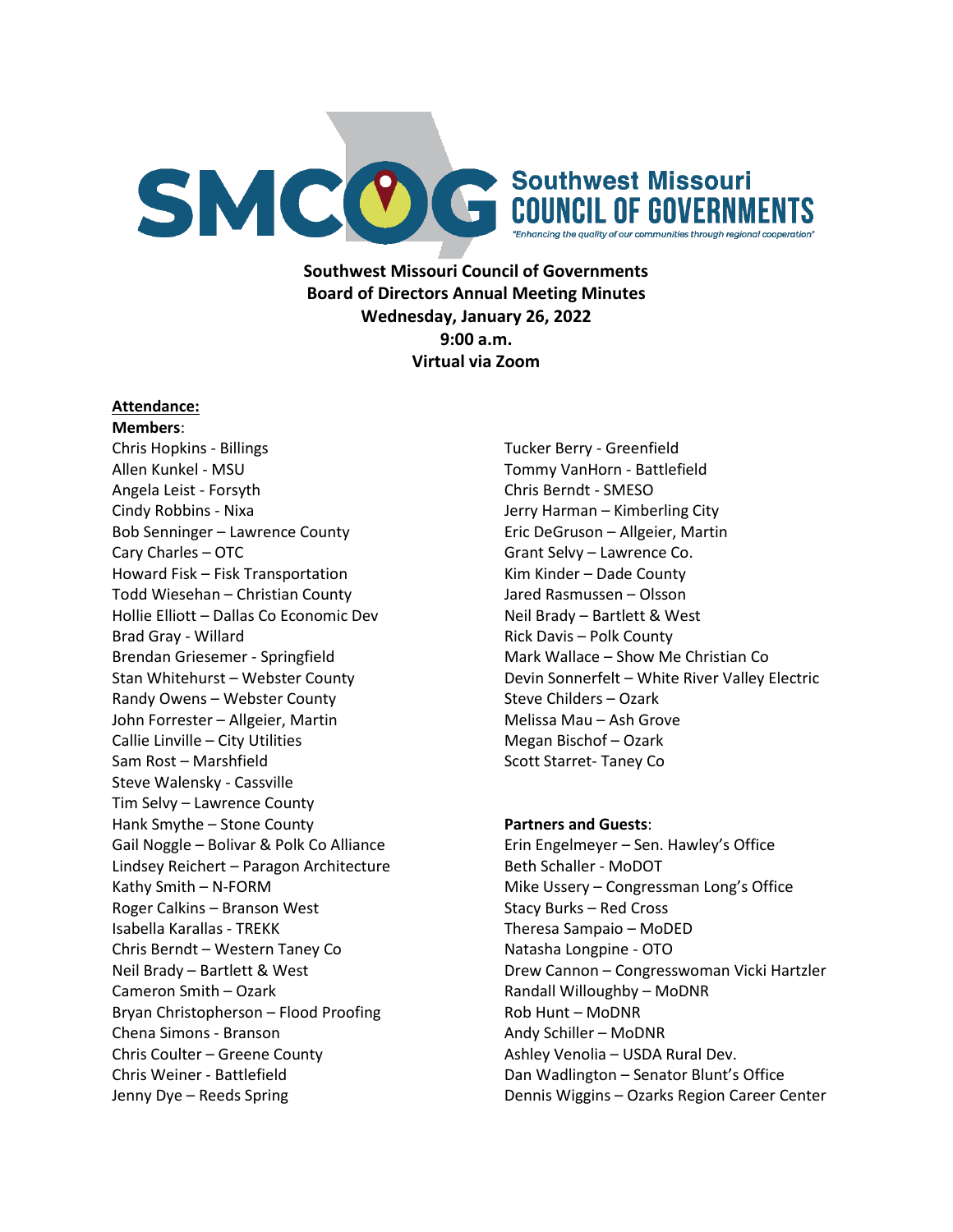Alice Wingo – CFO Brandon Jenson – MoDED Ron Seyl – MoDED Zeke Hall – MoDOT Keith Brumley – USDA

**Staff:** Jason Ray Jane Hood Dorothy Wittorff-Sandgren Aishwarya Shrestha Lexi Mason Courtney Pinkham Kjella Page Kristin Green

### **Open Meeting**

1. Call to Order – Duane Lavery

2. Introductions and Announcements

3. Approval of January 26, 2022 Meeting Agenda—Duane Lavery *Todd Wiesehan motioned to approve the Agenda and seconded by Sam Rost. Motion Carried*.

4. Approval of December 1, 2021 Meeting Minutes— Duane Lavery *Tim Selvy motioned, and Jenny Dye seconded to approve the Minutes for the December 1, 2021 meeting. Motion Carried.*

**Guest Speaker** – Brandon Jenson – Chief Community Engagement & Planning Officer – MO CDBG

### **Legislative Reports**

**-Dan Wadlington** - Senator Blunt's Office

Senate not meeting this week. Senate is working on negotiations to continue funding for the rest of the fiscal year.

### **-Erin Engelmeyer –** Senator Hawley's Office

Senate is in recess this week. There was a vote last week on the Freedom to Vote Act which Senator Hawley voted against as well as most all Republicans. It would federalize elections and Missouri already has voter ID laws that Missouri citizens passed. It would take away States laws. The measure failed in the Senate. The Administration is meeting today to discuss bringing back Build Back Better legislation. It failed in December. Senator Hawley has introduced an Insider Trading bill. It would prevent members of Congress and their spouses from holding or trading individual stocks. Congresswoman Vicki Hartzler is a co-sponsor in the House.

### **-Mike Ussery** – Congressman Long's Office

The Continuing Resolution (CR) is through 2/18/22 so they are working on funding for the remainder of the Fiscal Year. The U.S. Treasury came out with final rules on the American Rescue Plan Act (ARPA)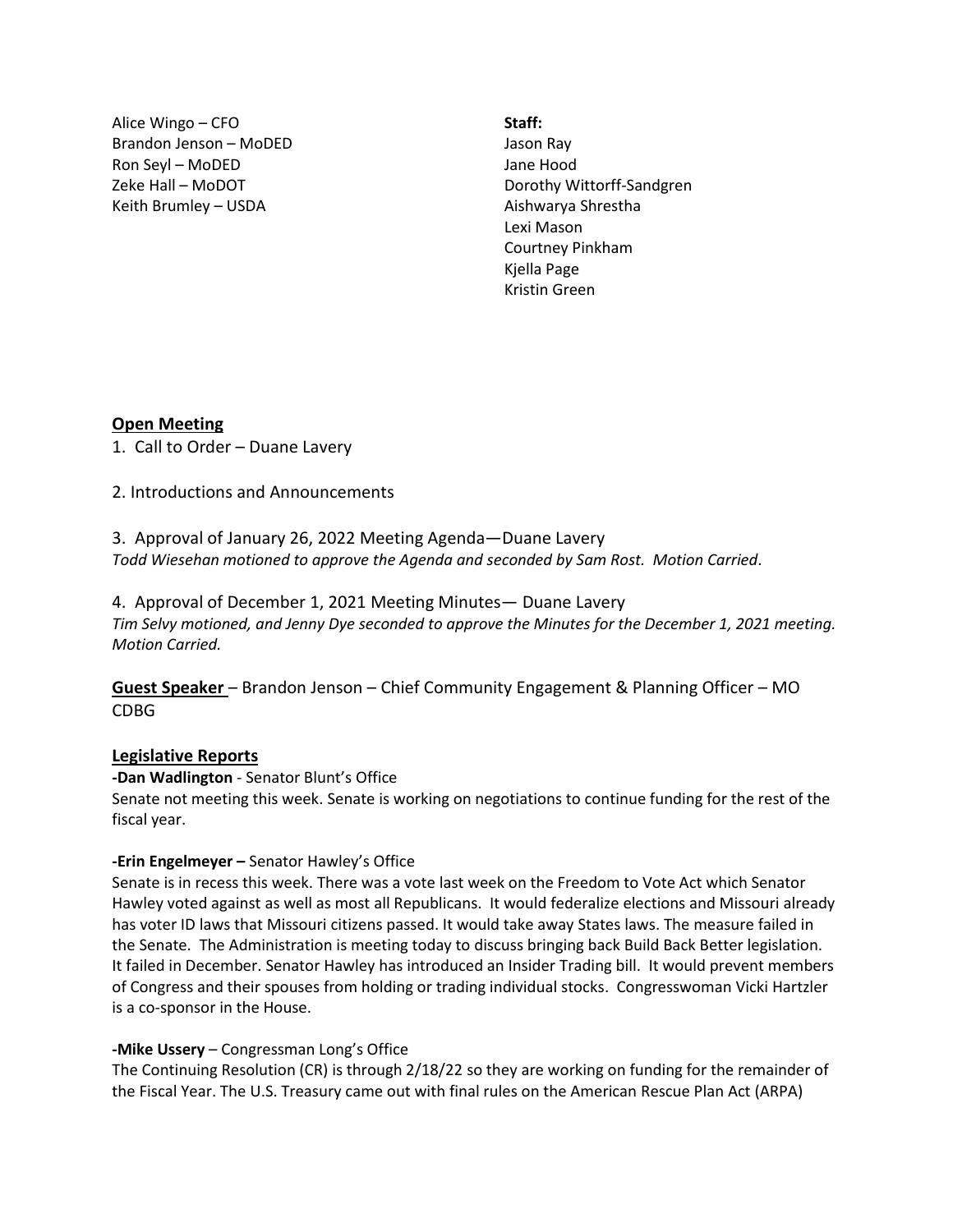funds. Counties can use up to \$10 million for government services whether you had that amount of loss or not. HR4028 Bill that Congressman Long sponsored has passed the House. It is the Information and Communication Technology Strategy Act.

### **-Drew Cannon –** Congresswoman Hartzler's Office

The 437-page Treasury guidelines for ARPA includes a general revenue provision that has an impact on non-entitlement communities (cities of 50,000 or less) and most of our counties. They will be able to spend it on general revenue provisions such as roads and bridges. The House Competes Act is a 3000 page bill that has been released. Congresswoman disagrees with a lot of it except for a provision of \$52billion that increases the production of chips in the U.S. There are 600 chips in a standard car and 2000 in an electric car. The current shortage of foreign made chips has increased the cost of vehicles and impacted our economy. This is a bill to watch.

### **Business**

## 1. MoDNR Financial Assistance Agreements – Jason Ray

SMCOG submitted 4 applications a few months ago for DNR 604B funds. Two were successful and announced last week and the remaining two are for Seymour and Marshfield. These are the financial assistance agreements. The first is \$50,000 from DNR toward the Seymour Stormwater Vulnerability Assessment and Resiliency Plan and matched with \$6,432 local funds. The second is for \$47,500 from DNR for Marshfield flood mitigation plan with local contribution of \$5000. These are pass-through for SMCOG, not going to administrative expenses.

*Randy Owens motioned and Bob Senninger seconded to approve MoDNR Financial Assistance Agreements. Motion carried.*

2. Program Updates – Jason Ray

Staff Reports were emailed out prior to meeting.

### **Other Business** – Jason Ray

RLF Legal Services – At the December Board meeting a proposal was presented from a law firm that we were seeking approval to review RLF agreements and contracts. The Board voted to table the item in order to see if the City of Springfield had a preferred list of approved vendors they work with. The City does not have such a list. We have been working to send out an RFP's.

## **Partner Updates**

### **-USDA Rural Development –** Ashley Venolia

Kyle Wilkins has been appointed as new state director. Rural Development has funded Willard CMH Hospital Clinic. The Rural Business Development Grant deadline is 2/28/22.

### **-MO Dept of Transportation** – Beth Schaller

The district submitted their recommendations to the 5 year Statewide Transportation Improvement Plan(STIP) which is now being reviewed in Jefferson City. The Commission meeting is next week. The next design, build bridge bundle has been awarded to Emery Sapp & Sons. The project will go through 2024 and includes 25 bridges. The Long Creek Bridge bids came in high last year so they are rebidding. They are studying the diverging diamond at I-44 and Kansas Expressway due to excessive back ups through the year. Looking for public input for improvements to Hwy 125 at Strafford.

# **-Ozarks Transportation Organization** – Natasha Longpine

OTO is partnering with MoDOT in the study of I-44 & Kansas Expressway. You can go to [http://www.ozarkstransportation.org/north13study.](http://www.ozarkstransportation.org/north13study) About to kick off a study of Highway FF through the city of Battlefield. Working on plans for Cabin Fire Trail from Christian County to Greene County.